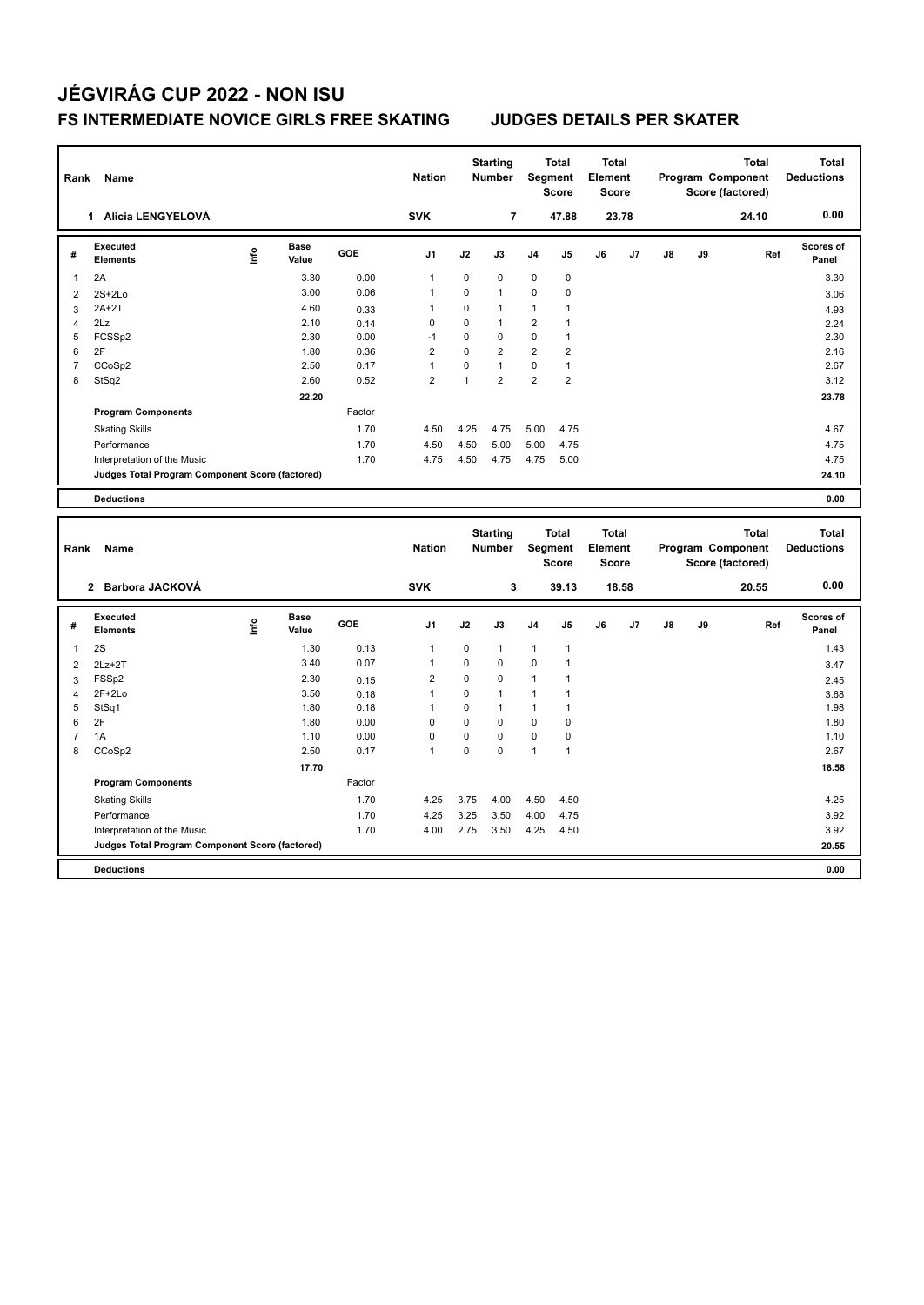| Rank           | Name                                                                           |              |                      |                    | <b>Nation</b>  |              | <b>Starting</b><br><b>Number</b> |                | <b>Total</b><br>Segment<br><b>Score</b> | <b>Total</b><br>Element<br><b>Score</b> |       |    |    | <b>Total</b><br>Program Component<br>Score (factored) |     | <b>Total</b><br><b>Deductions</b> |
|----------------|--------------------------------------------------------------------------------|--------------|----------------------|--------------------|----------------|--------------|----------------------------------|----------------|-----------------------------------------|-----------------------------------------|-------|----|----|-------------------------------------------------------|-----|-----------------------------------|
|                | 3 Hannah ROBERTSON                                                             |              |                      |                    | <b>GBR</b>     |              | 5                                |                | 36.30                                   |                                         | 16.40 |    |    | 20.40                                                 |     | $-0.50$                           |
| #              | <b>Executed</b><br><b>Elements</b>                                             | lnfo         | <b>Base</b><br>Value | GOE                | J1             | J2           | J3                               | J <sub>4</sub> | J5                                      | J6                                      | J7    | J8 | J9 |                                                       | Ref | Scores of<br>Panel                |
| 1              | $2S+2Lo$                                                                       |              | 3.00                 | 0.00               | $\mathbf 0$    | 0            | 0                                | $\mathbf 0$    | $\mathbf 0$                             |                                         |       |    |    |                                                       |     | 3.00                              |
| $\overline{2}$ | 2Lz                                                                            |              | 2.10                 | 0.00               | $\mathbf 0$    | 0            | 0                                | $\mathbf 0$    | $\mathbf 0$                             |                                         |       |    |    |                                                       |     | 2.10                              |
| 3              | 1A                                                                             |              | 1.10                 | 0.00               | $\mathbf 0$    | $\mathbf 0$  | $\mathbf 0$                      | 0              | 0                                       |                                         |       |    |    |                                                       |     | 1.10                              |
| $\overline{4}$ | CCoSp2                                                                         |              | 2.50                 | 0.00               | $-1$           | $\mathbf 0$  | 0                                | $\mathbf 0$    | 0                                       |                                         |       |    |    |                                                       |     | 2.50                              |
| 5              | $2F+2T$                                                                        |              | 3.10                 | $-0.90$            | $-5$           | $-5$         | $-5$                             | $-5$           | -5                                      |                                         |       |    |    |                                                       |     | 2.20                              |
| 6              | 2F                                                                             |              | 1.80                 | 0.00               | $\pmb{0}$      | 0            | 0                                | $\mathbf 0$    | $\mathbf 0$                             |                                         |       |    |    |                                                       |     | 1.80                              |
| $\overline{7}$ | StSq1                                                                          |              | 1.80                 | 0.00               | $\mathbf{1}$   | $\pmb{0}$    | 0                                | $\pmb{0}$      | $\mathbf 0$                             |                                         |       |    |    |                                                       |     | 1.80                              |
| 8              | CSSp1                                                                          |              | 1.90                 | 0.00               | $\overline{1}$ | $\mathbf 0$  | 0                                | $\pmb{0}$      | $\mathbf 0$                             |                                         |       |    |    |                                                       |     | 1.90                              |
|                |                                                                                |              | 17.30                |                    |                |              |                                  |                |                                         |                                         |       |    |    |                                                       |     | 16.40                             |
|                | <b>Program Components</b>                                                      |              |                      | Factor             |                |              |                                  |                |                                         |                                         |       |    |    |                                                       |     |                                   |
|                | <b>Skating Skills</b>                                                          |              |                      | 1.70               | 3.50           | 4.00         | 4.00                             | 3.75           | 4.00                                    |                                         |       |    |    |                                                       |     | 3.92                              |
|                | Performance                                                                    |              |                      | 1.70               | 3.75           | 4.25         | 4.25                             | 4.00           | 4.00                                    |                                         |       |    |    |                                                       |     | 4.08                              |
|                | Interpretation of the Music                                                    |              |                      | 1.70               | 3.75           | 4.00         | 4.25                             | 4.00           | 4.00                                    |                                         |       |    |    |                                                       |     | 4.00                              |
|                | Judges Total Program Component Score (factored)                                |              |                      |                    |                |              |                                  |                |                                         |                                         |       |    |    |                                                       |     | 20.40                             |
|                | <b>Deductions</b>                                                              |              | Falls:               | $-0.50$            |                |              |                                  |                |                                         |                                         |       |    |    |                                                       |     | $-0.50$                           |
|                |                                                                                |              |                      |                    |                |              |                                  |                |                                         |                                         |       |    |    |                                                       |     |                                   |
|                |                                                                                |              |                      |                    |                |              |                                  |                |                                         |                                         |       |    |    |                                                       |     |                                   |
|                |                                                                                |              |                      |                    |                |              | <b>Starting</b>                  |                | <b>Total</b>                            | <b>Total</b>                            |       |    |    | <b>Total</b>                                          |     | <b>Total</b>                      |
| Rank           | Name                                                                           |              |                      |                    | <b>Nation</b>  |              | <b>Number</b>                    |                | Segment                                 | Element                                 |       |    |    | Program Component                                     |     | <b>Deductions</b>                 |
|                |                                                                                |              |                      |                    |                |              |                                  |                | <b>Score</b>                            | <b>Score</b>                            |       |    |    | Score (factored)                                      |     |                                   |
|                | 4 Flávia BÕDI                                                                  |              |                      |                    | <b>HUN</b>     |              | 4                                |                | 35.07                                   |                                         | 14.88 |    |    | 20.69                                                 |     | $-0.50$                           |
|                | Executed                                                                       |              | Base                 |                    |                |              |                                  |                |                                         |                                         |       |    |    |                                                       |     | Scores of                         |
| #              | <b>Elements</b>                                                                | ١nf٥         | Value                | GOE                | J1             | J2           | J3                               | J <sub>4</sub> | J5                                      | J6                                      | J7    | J8 | J9 |                                                       | Ref | Panel                             |
| 1              | 2A<<                                                                           | <<           | 1.10                 |                    |                |              |                                  |                |                                         |                                         |       |    |    |                                                       |     |                                   |
|                |                                                                                | e            | 1.68                 | $-0.55$<br>$-0.50$ | $-5$<br>$-2$   | -5<br>$-3$   | -5<br>$-3$                       | $-5$<br>$-3$   | $-5$<br>$-3$                            |                                         |       |    |    |                                                       |     | 0.55                              |
| $\overline{2}$ | 2Lze<br>CCoSp2                                                                 |              | 2.50                 |                    | $\overline{2}$ | $\mathbf 0$  | $\mathbf{1}$                     | $-1$           | 0                                       |                                         |       |    |    |                                                       |     | 1.18                              |
| 3              | StSq1                                                                          |              | 1.80                 | 0.08               | $\mathbf{1}$   | $\mathbf{1}$ | 1                                | $\mathbf 0$    | $\mathbf 0$                             |                                         |       |    |    |                                                       |     | 2.58                              |
| 4<br>5         |                                                                                |              | 3.50                 | 0.12<br>$-0.72$    | $-4$           | $-4$         | $-4$                             | $-3$           | $-4$                                    |                                         |       |    |    |                                                       |     | 1.92<br>2.78                      |
| 6              | 2Fq+2Loq                                                                       | q<br>$\prec$ | 2.84                 | $-0.72$            | -4             | $-5$         | $-4$                             | $-4$           | $-4$                                    |                                         |       |    |    |                                                       |     | 2.12                              |
| $\overline{7}$ | 2Fq+2T<<br>2S                                                                  |              | 1.30                 | 0.00               | $\mathbf 0$    | $\pmb{0}$    | 0                                | $\pmb{0}$      | $\mathbf 0$                             |                                         |       |    |    |                                                       |     | 1.30                              |
| 8              | CSS <sub>p2</sub>                                                              |              | 2.30                 | 0.15               | $\mathbf{1}$   | $\mathbf 0$  | $\mathbf{1}$                     | $\overline{1}$ | $\mathbf 0$                             |                                         |       |    |    |                                                       |     | 2.45                              |
|                |                                                                                |              | 17.02                |                    |                |              |                                  |                |                                         |                                         |       |    |    |                                                       |     | 14.88                             |
|                | <b>Program Components</b>                                                      |              |                      | Factor             |                |              |                                  |                |                                         |                                         |       |    |    |                                                       |     |                                   |
|                |                                                                                |              |                      |                    |                |              |                                  |                |                                         |                                         |       |    |    |                                                       |     |                                   |
|                | <b>Skating Skills</b>                                                          |              |                      | 1.70               | 4.25           | 3.75         | 4.00                             | 3.75           | 4.00                                    |                                         |       |    |    |                                                       |     | 3.92                              |
|                | Performance                                                                    |              |                      | 1.70               | 4.25           | 4.00         | 4.25                             | 3.75           | 3.75                                    |                                         |       |    |    |                                                       |     | 4.00                              |
|                | Interpretation of the Music<br>Judges Total Program Component Score (factored) |              |                      | 1.70               | 4.50           | 4.25         | 4.25                             | 4.00           | 4.25                                    |                                         |       |    |    |                                                       |     | 4.25<br>20.69                     |

< Under-rotated jump << Downgraded jump e Wrong edge q Jump landed on the quarter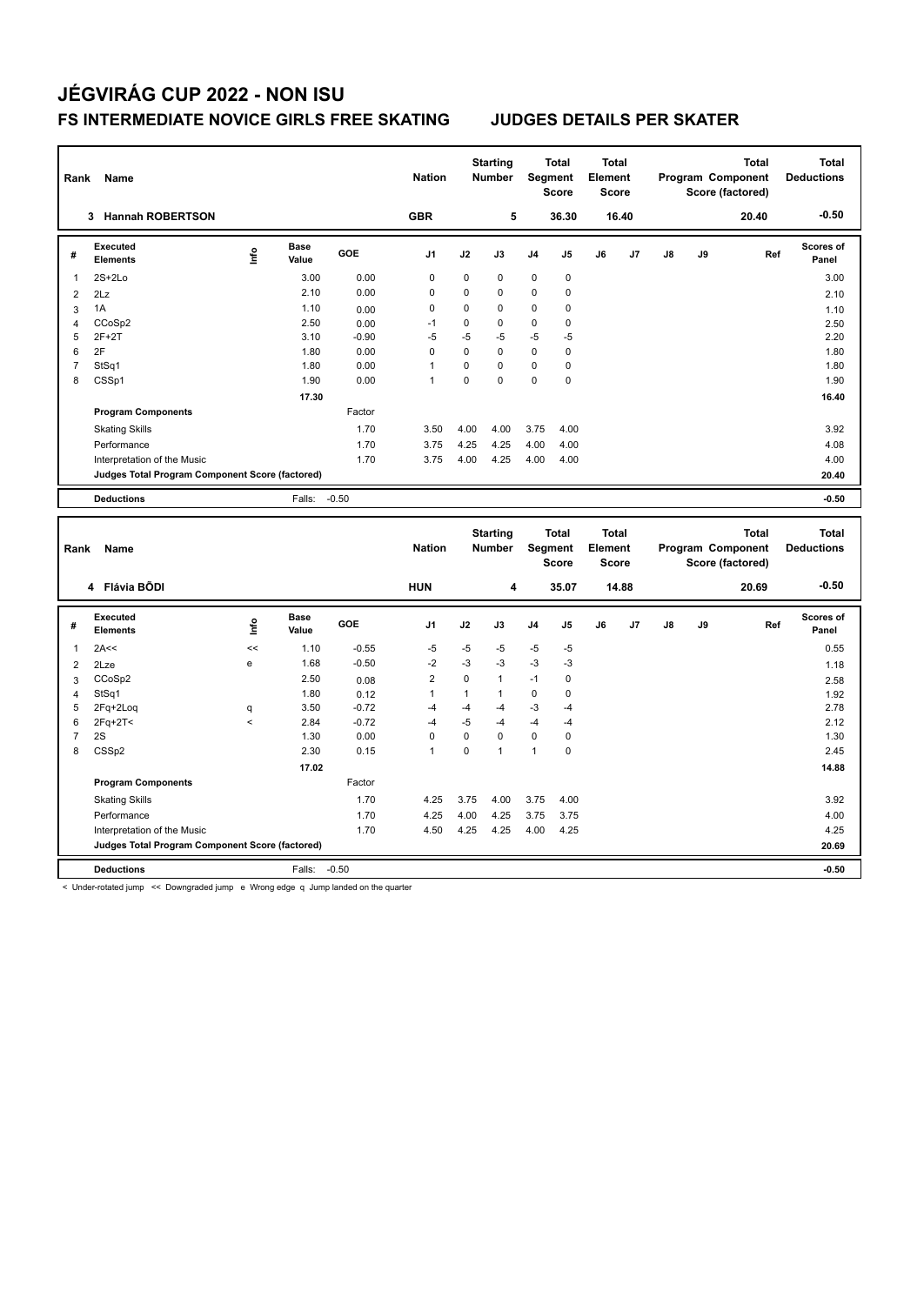| Rank | Name                                            |    |               |            | <b>Nation</b>  |             | <b>Starting</b><br><b>Number</b> |                | Total<br>Segment<br><b>Score</b> | <b>Total</b><br>Element<br><b>Score</b> |       |    |    | <b>Total</b><br>Program Component<br>Score (factored) | <b>Total</b><br><b>Deductions</b> |
|------|-------------------------------------------------|----|---------------|------------|----------------|-------------|----------------------------------|----------------|----------------------------------|-----------------------------------------|-------|----|----|-------------------------------------------------------|-----------------------------------|
|      | 5 Rebeka RUSKOVÁ                                |    |               |            | <b>SVK</b>     |             | 8                                |                | 35.07                            |                                         | 15.59 |    |    | 19.98                                                 | $-0.50$                           |
| #    | Executed<br><b>Elements</b>                     | ۴ů | Base<br>Value | <b>GOE</b> | J <sub>1</sub> | J2          | J3                               | J <sub>4</sub> | J <sub>5</sub>                   | J6                                      | J7    | J8 | J9 | Ref                                                   | Scores of<br>Panel                |
| 1    | $1A+2Lo$                                        |    | 2.80          | $-0.40$    | $-2$           | $-2$        | $-3$                             | $-3$           | $-1$                             |                                         |       |    |    |                                                       | 2.40                              |
| 2    | $2Lz + 2T$                                      |    | 3.40          | 0.00       | $\mathbf 0$    | 0           | $\mathbf 0$                      | 0              | $\mathbf 0$                      |                                         |       |    |    |                                                       | 3.40                              |
| 3    | 2F!                                             |    | 1.80          | $-0.18$    | $-1$           | $-1$        | $-1$                             | $-2$           | $-1$                             |                                         |       |    |    |                                                       | 1.62                              |
| 4    | CCoSp2                                          |    | 2.50          | 0.00       | $\Omega$       | $\Omega$    | $\Omega$                         | 0              | $\mathbf 0$                      |                                         |       |    |    |                                                       | 2.50                              |
| 5    | 2Lz                                             |    | 2.10          | 0.00       | $\Omega$       | 0           | 0                                | 0              |                                  |                                         |       |    |    |                                                       | 2.10                              |
| 6    | StSq1                                           |    | 1.80          | $-0.90$    | $-5$           | $-4$        | $-5$                             | $-5$           | $-5$                             |                                         |       |    |    |                                                       | 0.90                              |
|      | 2S                                              |    | 1.30          | $-0.22$    | $-1$           | $-2$        | $-2$                             | $-2$           | $-1$                             |                                         |       |    |    |                                                       | 1.08                              |
| 8    | FCCSpB                                          |    | 1.70          | $-0.11$    | $\mathbf 0$    | $\mathbf 0$ | $-1$                             | $-2$           | $-1$                             |                                         |       |    |    |                                                       | 1.59                              |
|      |                                                 |    | 17.40         |            |                |             |                                  |                |                                  |                                         |       |    |    |                                                       | 15.59                             |
|      | <b>Program Components</b>                       |    |               | Factor     |                |             |                                  |                |                                  |                                         |       |    |    |                                                       |                                   |
|      | <b>Skating Skills</b>                           |    |               | 1.70       | 4.00           | 4.00        | 3.75                             | 4.25           | 4.25                             |                                         |       |    |    |                                                       | 4.08                              |
|      | Performance                                     |    |               | 1.70       | 3.75           | 4.00        | 3.50                             | 3.75           | 3.75                             |                                         |       |    |    |                                                       | 3.75                              |
|      | Interpretation of the Music                     |    |               | 1.70       | 4.00           | 4.00        | 3.50                             | 3.75           | 4.00                             |                                         |       |    |    |                                                       | 3.92                              |
|      | Judges Total Program Component Score (factored) |    |               |            |                |             |                                  |                |                                  |                                         |       |    |    |                                                       | 19.98                             |
|      | <b>Deductions</b>                               |    | Falls:        | $-0.50$    |                |             |                                  |                |                                  |                                         |       |    |    |                                                       | $-0.50$                           |

! Not clear edge

| Rank           | Name                                            |         |                      |         | <b>Nation</b>  |          | <b>Starting</b><br><b>Number</b> | Segment        | <b>Total</b><br><b>Score</b> | <b>Total</b><br>Element<br><b>Score</b> |       |               |    | <b>Total</b><br>Program Component<br>Score (factored) | <b>Total</b><br><b>Deductions</b> |
|----------------|-------------------------------------------------|---------|----------------------|---------|----------------|----------|----------------------------------|----------------|------------------------------|-----------------------------------------|-------|---------------|----|-------------------------------------------------------|-----------------------------------|
|                | <b>Fanni SZIGETI</b><br>6.                      |         |                      |         | <b>HUN</b>     |          | $\mathbf{2}$                     |                | 34.07                        |                                         | 15.94 |               |    | 18.13                                                 | 0.00                              |
| #              | Executed<br><b>Elements</b>                     | ١nf٥    | <b>Base</b><br>Value | GOE     | J <sub>1</sub> | J2       | J3                               | J <sub>4</sub> | J5                           | J6                                      | J7    | $\mathsf{J}8$ | J9 | Ref                                                   | <b>Scores of</b><br>Panel         |
| 1              | 1A                                              |         | 1.10                 | 0.00    | 0              | 0        | 0                                | $\mathbf 0$    | $\mathbf{1}$                 |                                         |       |               |    |                                                       | 1.10                              |
| 2              | $2F+2Log$                                       | q       | 3.50                 | $-0.36$ | $-2$           | $-2$     | $-2$                             | $-2$           | $-2$                         |                                         |       |               |    |                                                       | 3.14                              |
| 3              | CUS <sub>p2</sub>                               |         | 2.00                 | 0.00    | 0              | 0        | 1                                | $\mathbf 0$    | 0                            |                                         |       |               |    |                                                       | 2.00                              |
| 4              | $2Lzq+2T2$                                      | $\,<\,$ | 3.14                 | $-0.84$ | -4             | $-4$     | $-4$                             | $-4$           | $-4$                         |                                         |       |               |    |                                                       | 2.30                              |
| 5              | 2S                                              |         | 1.30                 | 0.00    | 0              | $\Omega$ | 0                                | $\mathbf 0$    | 0                            |                                         |       |               |    |                                                       | 1.30                              |
| 6              | CCoSp2                                          |         | 2.50                 | 0.00    | 0              | $\Omega$ | 0                                | 0              | 0                            |                                         |       |               |    |                                                       | 2.50                              |
| $\overline{7}$ | 2F                                              |         | 1.80                 | 0.00    | $\mathbf 0$    | $\Omega$ | 0                                | $\mathbf 0$    | 0                            |                                         |       |               |    |                                                       | 1.80                              |
| 8              | StSq1                                           |         | 1.80                 | 0.00    | 0              | 0        | $\mathbf{1}$                     | $\pmb{0}$      | 0                            |                                         |       |               |    |                                                       | 1.80                              |
|                |                                                 |         | 17.14                |         |                |          |                                  |                |                              |                                         |       |               |    |                                                       | 15.94                             |
|                | <b>Program Components</b>                       |         |                      | Factor  |                |          |                                  |                |                              |                                         |       |               |    |                                                       |                                   |
|                | <b>Skating Skills</b>                           |         |                      | 1.70    | 3.50           | 3.00     | 3.50                             | 3.75           | 4.25                         |                                         |       |               |    |                                                       | 3.58                              |
|                | Performance                                     |         |                      | 1.70    | 3.25           | 3.00     | 3.75                             | 3.50           | 4.25                         |                                         |       |               |    |                                                       | 3.50                              |
|                | Interpretation of the Music                     |         |                      | 1.70    | 3.25           | 3.00     | 3.75                             | 3.75           | 4.25                         |                                         |       |               |    |                                                       | 3.58                              |
|                | Judges Total Program Component Score (factored) |         |                      |         |                |          |                                  |                |                              |                                         |       |               |    |                                                       | 18.13                             |
|                | <b>Deductions</b>                               |         |                      |         |                |          |                                  |                |                              |                                         |       |               |    |                                                       | 0.00                              |

< Under-rotated jump q Jump landed on the quarter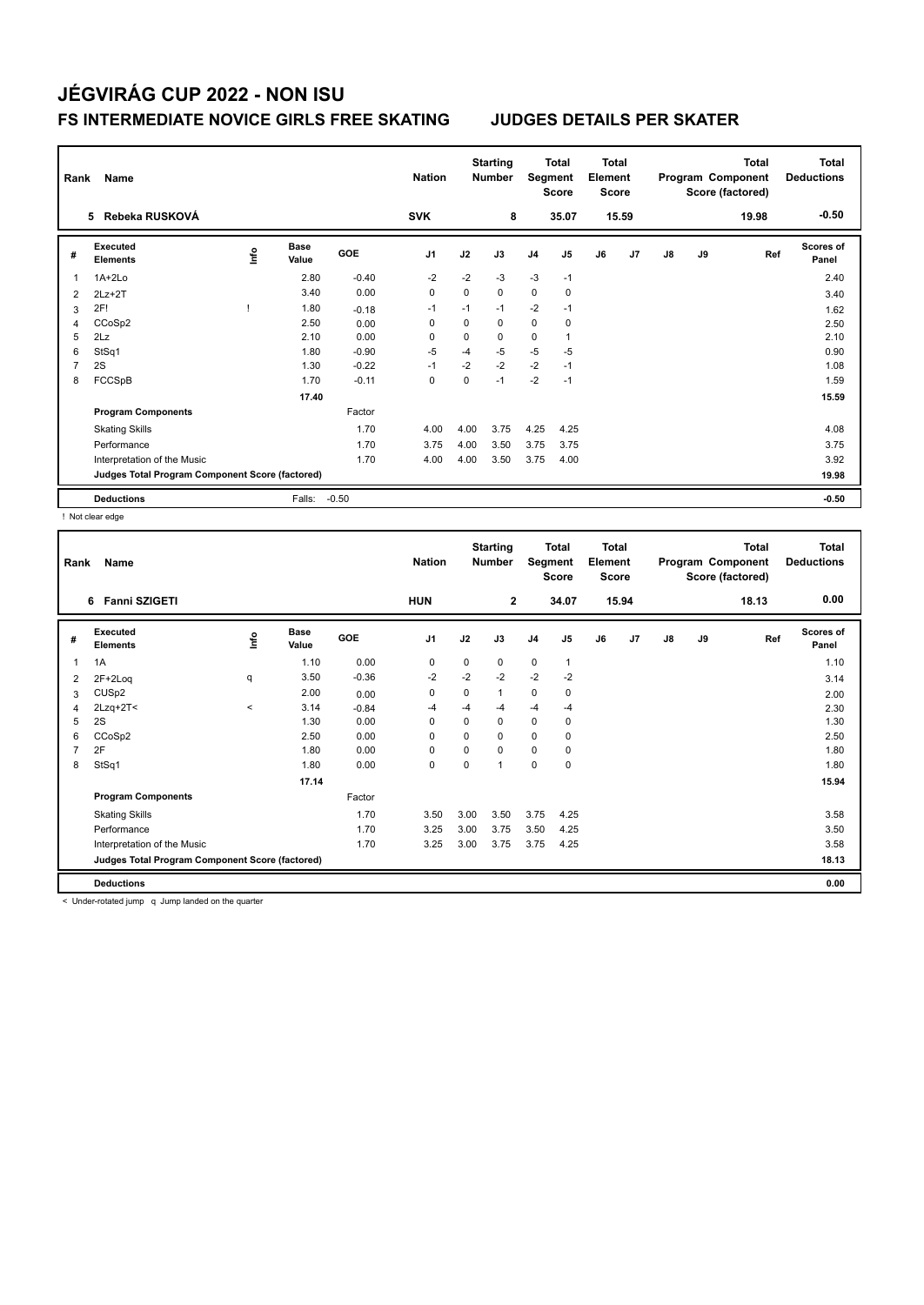| Rank           | Name                                            |                          |                      |            | <b>Nation</b>  |             | <b>Starting</b><br><b>Number</b> |                | <b>Total</b><br><b>Segment</b><br><b>Score</b> | <b>Total</b><br>Element<br><b>Score</b> |       |    |    | <b>Total</b><br>Program Component<br>Score (factored) |     | <b>Total</b><br><b>Deductions</b> |
|----------------|-------------------------------------------------|--------------------------|----------------------|------------|----------------|-------------|----------------------------------|----------------|------------------------------------------------|-----------------------------------------|-------|----|----|-------------------------------------------------------|-----|-----------------------------------|
|                | 7 Vivien GERENCSÉR                              |                          |                      |            | <b>HUN</b>     |             | 9                                |                | 32.32                                          |                                         | 14.83 |    |    | 17.99                                                 |     | $-0.50$                           |
| #              | Executed<br><b>Elements</b>                     | lnfo                     | <b>Base</b><br>Value | <b>GOE</b> | J1             | J2          | J3                               | J <sub>4</sub> | J5                                             | J6                                      | J7    | J8 | J9 |                                                       | Ref | Scores of<br>Panel                |
| 1              | 2F                                              |                          | 1.80                 | 0.00       | $\mathbf{1}$   | $\mathbf 0$ | 0                                | $\mathbf 0$    | $\mathbf 0$                                    |                                         |       |    |    |                                                       |     | 1.80                              |
| $\overline{2}$ | 2Lz                                             |                          | 2.10                 | $-1.05$    | $-5$           | -5          | -5                               | $-5$           | -5                                             |                                         |       |    |    |                                                       |     | 1.05                              |
| 3              | FCSp1                                           |                          | 1.90                 | 0.00       | $\mathbf 0$    | $-1$        | 0                                | $\mathbf 0$    | $\mathbf 0$                                    |                                         |       |    |    |                                                       |     | 1.90                              |
| $\overline{4}$ | 2Lz+2Lo                                         |                          | 3.80                 | $-0.21$    | $-1$           | $-1$        | $-1$                             | $-2$           | $-1$                                           |                                         |       |    |    |                                                       |     | 3.59                              |
| 5              | 2S                                              |                          | 1.30                 | 0.00       | $\mathbf 0$    | $\Omega$    | $\mathbf 0$                      | $\mathbf 0$    | $\mathbf 0$                                    |                                         |       |    |    |                                                       |     | 1.30                              |
| 6              | 1A+1A+SEQ                                       |                          | 1.76                 | 0.00       | $\mathbf 0$    | $\mathbf 0$ | 0                                | $\mathbf 0$    | $\mathbf 0$                                    |                                         |       |    |    |                                                       |     | 1.76                              |
| $\overline{7}$ | CCoSp1                                          |                          | 2.00                 | $-0.07$    | $\pmb{0}$      | $-1$        | $-1$                             | 0              | $\mathbf 0$                                    |                                         |       |    |    |                                                       |     | 1.93                              |
| 8              | StSqB                                           |                          | 1.50                 | 0.00       | $\mathbf 0$    | $\mathbf 0$ | 0                                | $-1$           | $\mathbf 0$                                    |                                         |       |    |    |                                                       |     | 1.50                              |
|                |                                                 |                          | 16.16                |            |                |             |                                  |                |                                                |                                         |       |    |    |                                                       |     | 14.83                             |
|                | <b>Program Components</b>                       |                          |                      | Factor     |                |             |                                  |                |                                                |                                         |       |    |    |                                                       |     |                                   |
|                | <b>Skating Skills</b>                           |                          |                      | 1.70       | 3.75           | 3.50        | 3.50                             | 3.50           | 3.75                                           |                                         |       |    |    |                                                       |     | 3.58                              |
|                | Performance                                     |                          |                      | 1.70       | 3.50           | 3.25        | 3.50                             | 3.25           | 3.75                                           |                                         |       |    |    |                                                       |     | 3.42                              |
|                | Interpretation of the Music                     |                          |                      | 1.70       | 3.75           | 3.50        | 3.50                             | 3.25           | 3.75                                           |                                         |       |    |    |                                                       |     | 3.58                              |
|                | Judges Total Program Component Score (factored) |                          |                      |            |                |             |                                  |                |                                                |                                         |       |    |    |                                                       |     | 17.99                             |
|                | <b>Deductions</b>                               |                          | Falls:               | $-0.50$    |                |             |                                  |                |                                                |                                         |       |    |    |                                                       |     | $-0.50$                           |
|                |                                                 |                          |                      |            |                |             |                                  |                |                                                |                                         |       |    |    |                                                       |     |                                   |
|                |                                                 |                          |                      |            |                |             |                                  |                |                                                |                                         |       |    |    |                                                       |     |                                   |
|                |                                                 |                          |                      |            |                |             | <b>Starting</b>                  |                | <b>Total</b>                                   | <b>Total</b>                            |       |    |    | <b>Total</b>                                          |     | <b>Total</b>                      |
| Rank           | Name                                            |                          |                      |            | <b>Nation</b>  |             | <b>Number</b>                    |                | Segment                                        | Element                                 |       |    |    | Program Component                                     |     | <b>Deductions</b>                 |
|                |                                                 |                          |                      |            |                |             |                                  |                | <b>Score</b>                                   | <b>Score</b>                            |       |    |    | Score (factored)                                      |     |                                   |
|                | 8 Luca CZAKÓ                                    |                          |                      |            | <b>HUN</b>     |             | 6                                |                | 31.95                                          |                                         | 13.24 |    |    | 18.71                                                 |     | 0.00                              |
|                |                                                 |                          |                      |            |                |             |                                  |                |                                                |                                         |       |    |    |                                                       |     |                                   |
| #              | <b>Executed</b><br><b>Elements</b>              | ١nf٥                     | <b>Base</b><br>Value | GOE        | J <sub>1</sub> | J2          | J3                               | J <sub>4</sub> | J5                                             | J6                                      | J7    | J8 | J9 |                                                       | Ref | Scores of<br>Panel                |
| $\mathbf{1}$   | 1A                                              |                          | 1.10                 | 0.11       | $\mathbf{1}$   | 0           | 1                                | $\mathbf{1}$   | $\mathbf{1}$                                   |                                         |       |    |    |                                                       |     | 1.21                              |
| 2              | 2Lz<<                                           | <<                       | 0.60                 | $-0.30$    | $-5$           | -5          | -5                               | $-5$           | -5                                             |                                         |       |    |    |                                                       |     | 0.30                              |
| 3              | 2Lz<+2Lo<                                       | $\overline{\phantom{a}}$ | 3.04                 | $-0.67$    | -4             | -4          | -4                               | $-4$           | -4                                             |                                         |       |    |    |                                                       |     |                                   |
| 4              | CSSp1                                           |                          | 1.90                 | 0.06       | $\overline{2}$ | $\mathbf 0$ | 0                                | $\mathbf{1}$   | $\mathbf 0$                                    |                                         |       |    |    |                                                       |     | 2.37<br>1.96                      |
| 5              | StSq1                                           |                          | 1.80                 | 0.00       | $\mathbf{1}$   | $\mathbf 0$ | 0                                | $\mathbf 0$    | $\mathbf 0$                                    |                                         |       |    |    |                                                       |     | 1.80                              |
| 6              | $2F+2Lo*$                                       | $\star$                  | 1.80                 | 0.00       | $\mathbf 0$    | $\mathbf 0$ | 0                                | $\pmb{0}$      | $\mathbf 0$                                    |                                         |       |    |    |                                                       |     | 1.80                              |
| $\overline{7}$ | 2S                                              |                          | 1.30                 | 0.00       | $\mathbf{1}$   | $\mathbf 0$ | 0                                | 0              | $\mathbf 0$                                    |                                         |       |    |    |                                                       |     | 1.30                              |
| 8              | FCCoSp2                                         |                          | 2.50                 | 0.00       | $\mathbf 0$    | $-1$        | 0                                | 0              | $\mathbf 0$                                    |                                         |       |    |    |                                                       |     | 2.50                              |
|                |                                                 |                          | 14.04                |            |                |             |                                  |                |                                                |                                         |       |    |    |                                                       |     | 13.24                             |
|                | <b>Program Components</b>                       |                          |                      | Factor     |                |             |                                  |                |                                                |                                         |       |    |    |                                                       |     |                                   |
|                |                                                 |                          |                      | 1.70       | 3.75           | 3.50        | 3.50                             | 3.50           | 4.00                                           |                                         |       |    |    |                                                       |     | 3.58                              |
|                | <b>Skating Skills</b><br>Performance            |                          |                      | 1.70       | 4.00           | 3.75        | 3.50                             | 3.50           | 3.75                                           |                                         |       |    |    |                                                       |     | 3.67                              |
|                | Interpretation of the Music                     |                          |                      | 1.70       | 3.75           | 3.75        | 3.75                             | 3.75           | 3.75                                           |                                         |       |    |    |                                                       |     | 3.75                              |
|                | Judges Total Program Component Score (factored) |                          |                      |            |                |             |                                  |                |                                                |                                         |       |    |    |                                                       |     | 18.71                             |

< Under-rotated jump << Downgraded jump \* Invalid element